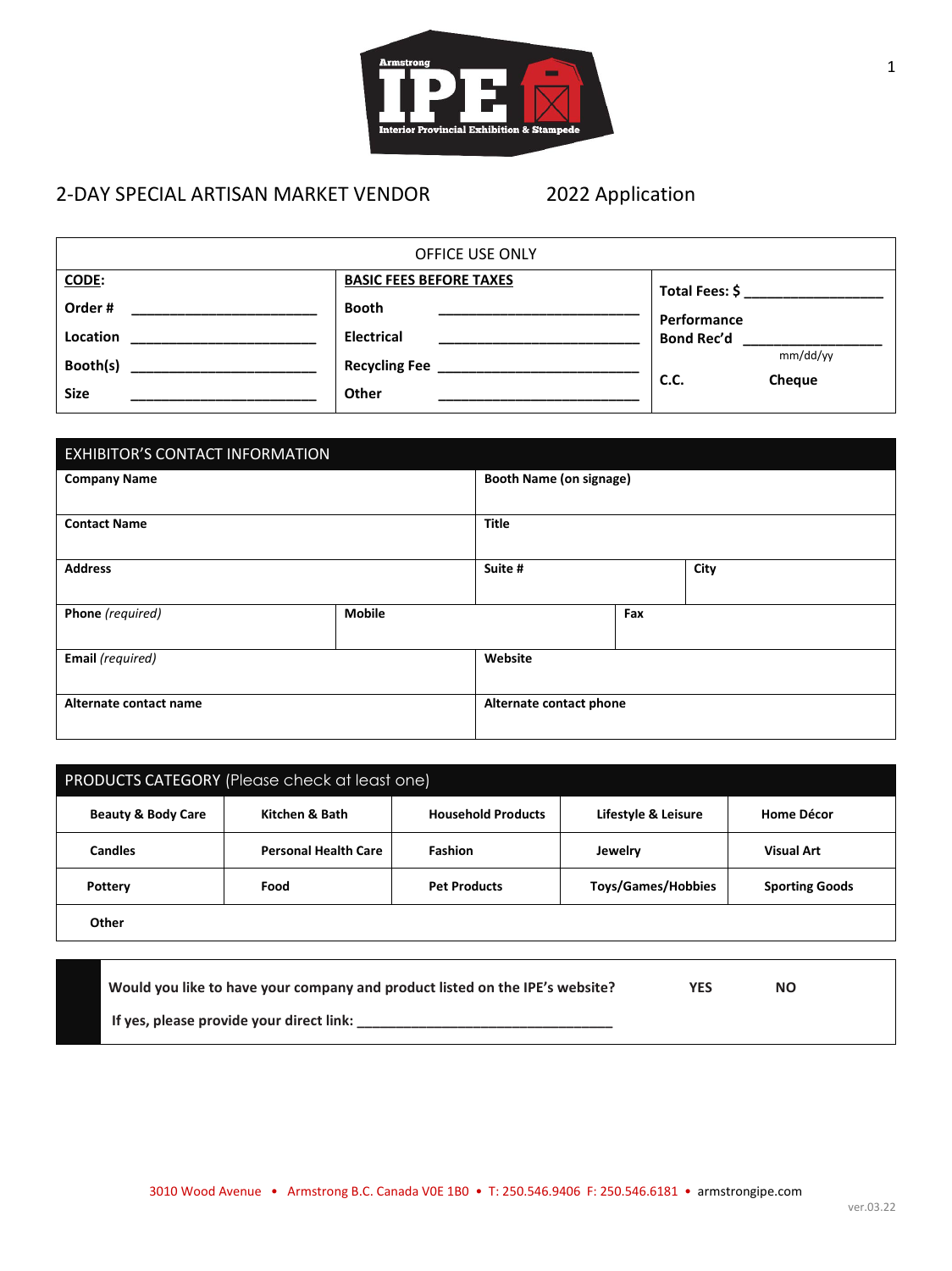**\_\_\_\_\_\_\_\_\_\_\_\_\_\_\_\_\_\_\_\_\_\_\_\_\_\_\_\_\_\_\_\_\_\_\_\_\_\_\_\_\_\_\_ \_\_\_\_\_\_\_\_\_\_\_\_\_\_\_\_\_\_\_\_\_\_\_\_\_\_\_\_\_\_\_\_\_\_\_\_\_\_\_\_\_\_\_** 

### PRODUCT LISTING

**Please supply a full description of the products you wish to sell or exhibit, including brand names, brochures, photos, and prices. Please enclose a photo or "front view" drawing of your booth. Use a separate sheet if necessary. Products from your list will be reviewed and only approved items will be listed on the license agreement.** 

## BOOTH SPACE & RATE (minimum size is 10' x 10', plus GST)

 **10' x 10' - \$250.00 15' x 10' - \$300.00** 

#### IPE SUPPLIED SERVICES (Additional cost), plus applicable taxes

**Electrical Outlet (Minimum one outlet will be installed per booth)**

 **750 Watts per 10' x 10' and 15' x 10' Booths - \$25.00 Recycling/Garbage - \$25.00** 

# INSURANCE (NOTE: The insurance broker/company used must be licensed to conduct business within the province of B.C.)

**An original Insurance Certificate must be submitted by** July 31, 2022, **or you may not be permitted to open your exhibit. The following information must be included in the Certificate:** 

• **\$2 Million minimum coverage per occurrence including \$2 Million for bodily Injury and death or property damage** 

• **Must name the** Interior Provincial Exhibition**, the** City of Armstrong**, and the** Township of Spallumcheen Parks and Recreation

Commissions **as Additional Insured to be valid** 

• **The insured name must be the same as the Licensee Company name on your License Agreement.**

#### PAYMENT OPTIONS (NOTE: A Performance Bond of \$200 per booth must accompany all applications)

**It is understood the Performance Bond will be held until a full examination of the rented area is complete. (4-8 weeks) Once the area is deemed acceptable the Performance Bond will be returned or if previously agreed will be held as a retainer for the following year.**

#### **OPTION 1 (CERTIFIED CHEQUE/MONEY ORDER) Payable to: Interior Provincial Exhibition Enclosed in the amount of \$\_\_\_\_\_\_\_\_\_\_\_\_\_\_\_\_\_\_\_\_\_\_\_\_**

**I authorize the IPE to take payment from my credit card for the following amounts plus a 2.75% credit card fee:** 

| Please charge \$ | CAD to the following credit card: | <b>VISA</b> | <b>MasterCard</b> |
|------------------|-----------------------------------|-------------|-------------------|
|                  |                                   |             |                   |

**OPTION 2 (CREDIT CARD)** 

**Credit Card # \_\_\_\_\_\_\_\_\_\_\_\_\_\_\_\_\_\_\_\_\_\_\_\_\_\_\_\_\_\_\_\_\_\_\_\_\_\_\_\_\_\_\_\_\_\_ Expiry: \_\_\_\_\_\_\_\_\_ / \_\_\_\_\_\_\_\_\_\_ CVC: \_\_\_\_\_\_\_\_\_\_** 

Cardholder Name (Please print) and the control of the control of the Authorized Signature

Note: **Your signature above authorizes any subsequent payments to be automatically processed to your credit card on payment due dates.** 

 **Credit card payments are charged under the name of Interior Provincial Exhibition.**